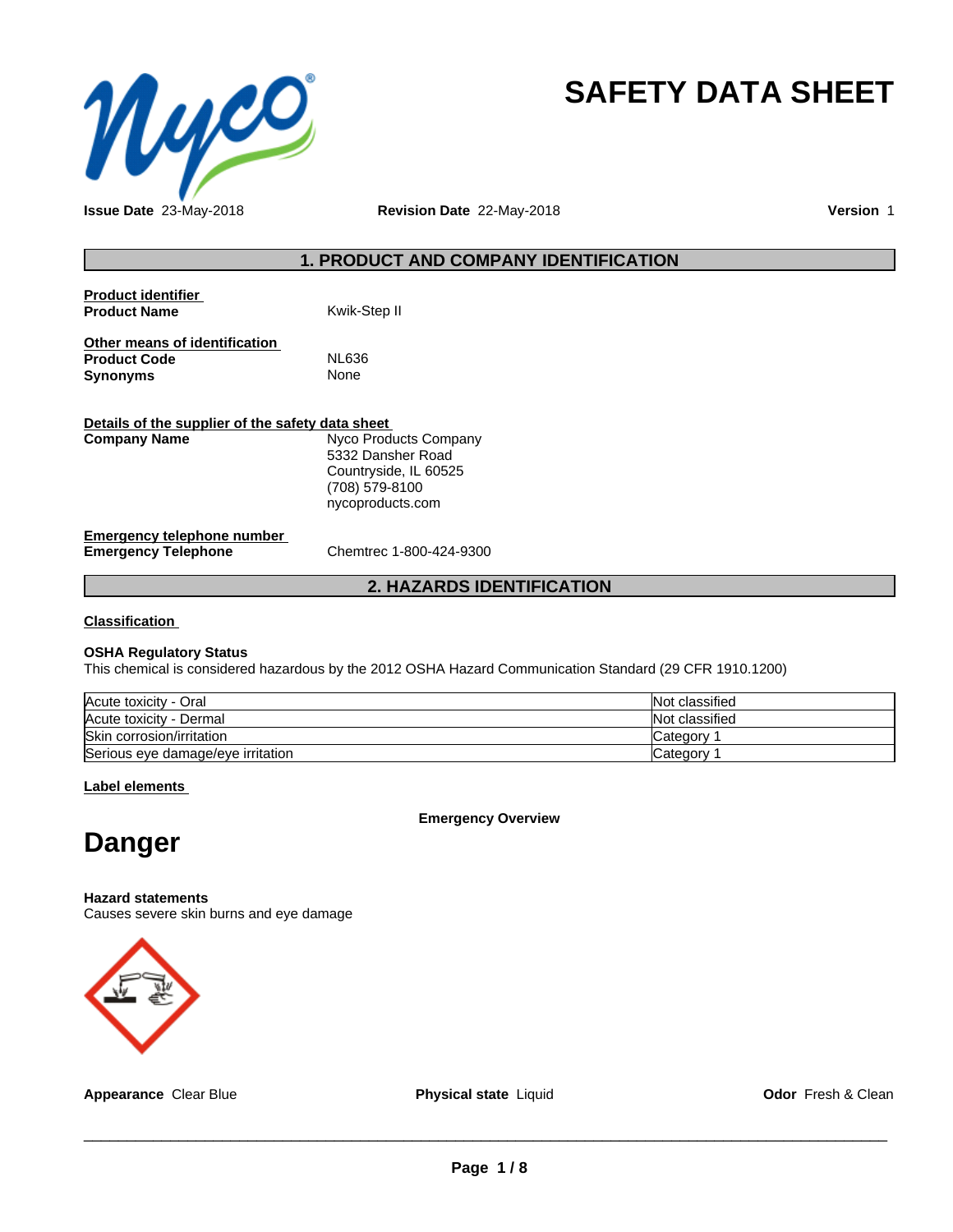### **Precautionary Statements - Prevention**

Do not breathe dust/fume/gas/mist/vapors/spray Wash face, hands and any exposed skin thoroughly after handling Wear protective gloves/protective clothing/eye protection/face protection

### **Precautionary Statements - Response**

Specific Treatment (See Section 4 on the SDS) IF IN EYES: Rinse cautiously with water for several minutes. Remove contact lenses, if present and easy to do. Continue rinsing Immediately call a POISON CENTER or doctor/physician IF ON SKIN (or hair): Remove/Take off immediately all contaminated clothing. Rinse skin with water/shower Wash contaminated clothing before reuse IF INHALED: Remove victim to fresh air and keep at rest in a position comfortable for breathing Immediately call a POISON CENTER or doctor/physician IF SWALLOWED: Rinse mouth. DO NOT induce vomiting Drink plenty of water Immediately call a POISON CENTER or doctor/physician

### **Precautionary Statements - Storage**

Store locked up

### **Precautionary Statements - Disposal**

Disposal should be in accordance with applicable regional, national and local laws and regulations

### **Hazards not otherwise classified (HNOC)**

**Other Information**

- Harmful to aquatic life with long lasting effects
- Harmful to aquatic life

Unknown Acute Toxicity 0% of the mixture consists of ingredient(s) of unknown toxicity

### **3. COMPOSITION/INFORMATION ON INGREDIENTS**

| <b>Chemical Name</b>                              | <b>CAS No.</b> | Weight-% | Trade Secret |
|---------------------------------------------------|----------------|----------|--------------|
| <b>COM</b><br>-methoxypropoxy)propano<br>2-l<br>, | 34590-94-8     |          |              |
| $- - -$<br>etrasodium<br>EDIA                     | ററ o<br>-->ن   |          |              |

\*The exact percentage (concentration) of composition has been withheld as a trade secret.

### **4. FIRST AID MEASURES**

| <b>First aid measures</b> |  |
|---------------------------|--|
|                           |  |

| <b>General advice</b>                                       | Immediate medical attention is required.                                                                                                                                                                                                                                                                    |
|-------------------------------------------------------------|-------------------------------------------------------------------------------------------------------------------------------------------------------------------------------------------------------------------------------------------------------------------------------------------------------------|
| <b>Skin Contact</b>                                         | Immediate medical attention is required. Wash off immediately with soap and plenty of<br>water while removing all contaminated clothes and shoes.                                                                                                                                                           |
| Eye contact                                                 | Immediate medical attention is required. Rinse immediately with plenty of water, also under<br>the eyelids, for at least 15 minutes. Keep eye wide open while rinsing. Do not rub affected<br>area.                                                                                                         |
| <b>Inhalation</b>                                           | Remove to fresh air. Call a physician or poison control center immediately. If not breathing,<br>give artificial respiration. If breathing is difficult, give oxygen.                                                                                                                                       |
| Ingestion                                                   | Immediate medical attention is required. Do NOT induce vomiting. Drink plenty of water.<br>Never give anything by mouth to an unconscious person. Remove from exposure, lie down.<br>Clean mouth with water and drink afterwards plenty of water. Call a physician or poison<br>control center immediately. |
| Self-protection of the first aider                          | Use personal protective equipment as required. Avoid contact with skin, eyes or clothing.                                                                                                                                                                                                                   |
| Most important symptoms and effects, both acute and delayed |                                                                                                                                                                                                                                                                                                             |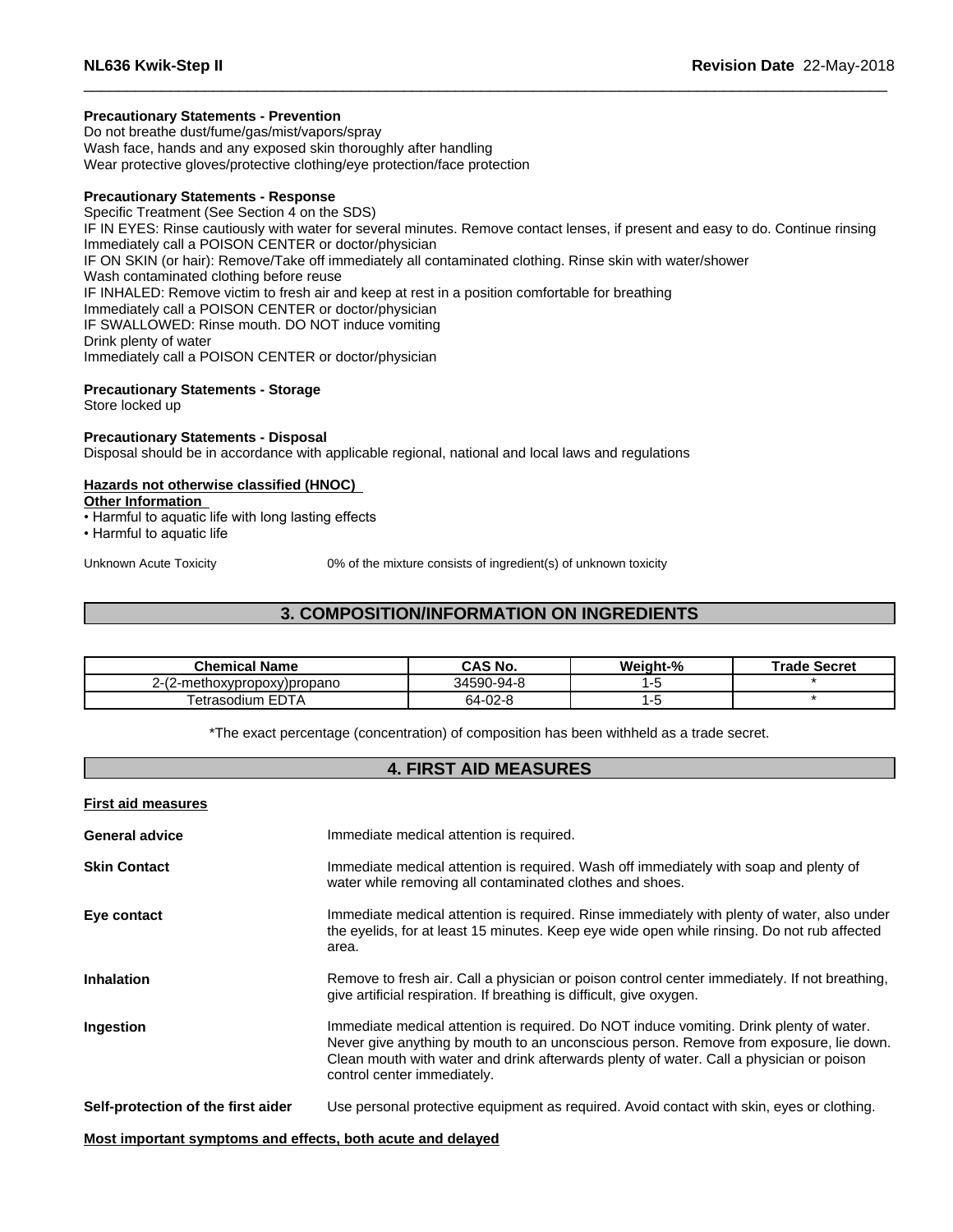| <b>Symptoms</b>    | Any additional important symptoms and effects are described in Section 11: Toxicology<br>Information.                                                                                                                                                                                                                                                                     |  |
|--------------------|---------------------------------------------------------------------------------------------------------------------------------------------------------------------------------------------------------------------------------------------------------------------------------------------------------------------------------------------------------------------------|--|
|                    | Indication of any immediate medical attention and special treatment needed                                                                                                                                                                                                                                                                                                |  |
| Note to physicians | Product is a corrosive material. Use of gastric lavage or emesis is contraindicated.<br>Possible perforation of stomach or esophagus should be investigated. Do not give<br>chemical antidotes. Asphyxia from glottal edema may occur. Marked decrease in blood<br>pressure may occur with moist rales, frothy sputum, and high pulse pressure. Treat<br>symptomatically. |  |

### **5. FIRE-FIGHTING MEASURES**

### **Suitable extinguishing media**

Use extinguishing measures that are appropriate to local circumstances and the surrounding environment.

**Unsuitable extinguishing media** Caution: Use of water spray when fighting fire may be inefficient.

#### **Specific hazards arising from the chemical**

The product causes burns of eyes, skin and mucous membranes. Thermal decomposition can lead to release of irritating and toxic gases and vapors. In the event of fire and/or explosion do not breathe fumes.

## **Explosion data**

**Sensitivity to Mechanical Impact** None. **Sensitivity to Static Discharge** None.

### **Protective equipment and precautions for firefighters**

As in any fire, wear self-contained breathing apparatus pressure-demand, MSHA/NIOSH (approved or equivalent) and full protective gear.

### **6. ACCIDENTAL RELEASE MEASURES**

### **Personal precautions, protective equipment and emergency procedures**

| Evacuate personnel to safe areas. Use personal protective equipment as required. Avoid<br>contact with skin, eyes or clothing. Keep people away from and upwind of spill/leak.                                                                                                                              |
|-------------------------------------------------------------------------------------------------------------------------------------------------------------------------------------------------------------------------------------------------------------------------------------------------------------|
|                                                                                                                                                                                                                                                                                                             |
| Do not allow into any storm sewer drains, lakes, streams, ponds, estuaries, oceans or other<br>surface water bodies. Should not be released into the environment. Dispose of according to<br>all local city, state and federal rules and regulations.                                                       |
| Methods and material for containment and cleaning up                                                                                                                                                                                                                                                        |
| Prevent further leakage or spillage if safe to do so.                                                                                                                                                                                                                                                       |
| Dike far ahead of liquid spill for later disposal. Soak up with inert absorbent material. Take<br>up mechanically, placing in appropriate containers for disposal. Clean contaminated surface<br>thoroughly. Prevent product from entering drains. Dam up. After cleaning, flush away traces<br>with water. |
|                                                                                                                                                                                                                                                                                                             |

### **7. HANDLING AND STORAGE**

**Precautions for safe handling**

**Advice on safe handling** Use personal protective equipment as required.Avoid contact with skin, eyes or clothing. Ensure adequate ventilation, especially in confined areas. In case of insufficient ventilation, wear suitable respiratory equipment. Use only with adequate ventilation and in closed systems.

### **Conditions for safe storage, including any incompatibilities**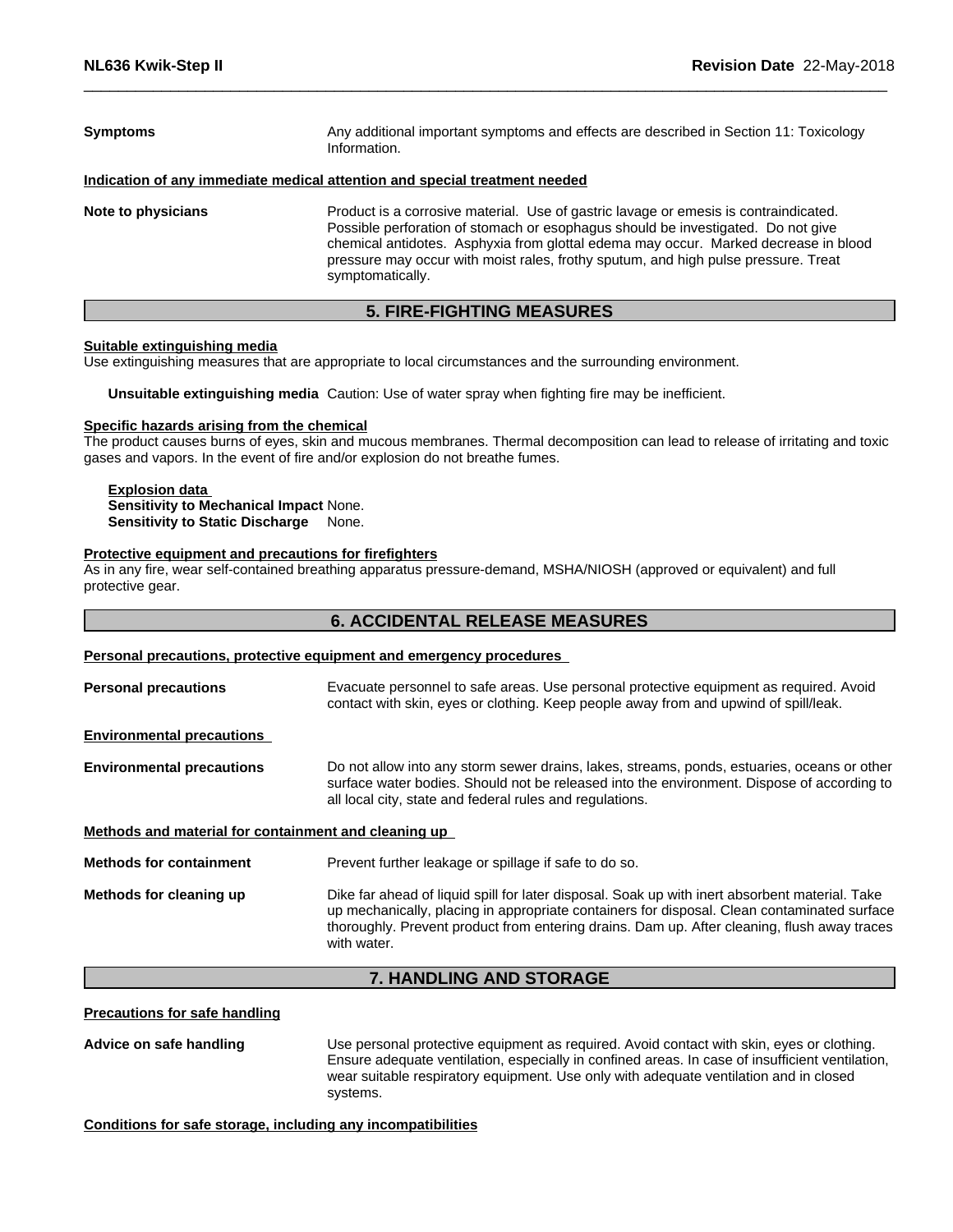**Storage Conditions** Keep container tightly closed in a dry and well-ventilated place. Keep out of the reach of children. Keep containers tightly closed in a dry, cool and well-ventilated place. Keep in properly labeled containers.

**Incompatible materials Incompatible with strong acids and bases. Incompatible with oxidizing agents.** 

### **8. EXPOSURE CONTROLS/PERSONAL PROTECTION**

### **Control parameters**

### **Exposure Guidelines** .

| <b>Chemical Name</b>        | <b>ACGIH TLV</b>             | <b>OSHA PEL</b>                        | <b>NIOSH IDLH</b>            |
|-----------------------------|------------------------------|----------------------------------------|------------------------------|
| 2-(2-methoxypropoxy)propano | STEL: 150 ppm                | TWA: 100 ppm                           | IDLH: 600 ppm                |
| 34590-94-8                  | TWA: 100 ppm                 | TWA: $600 \text{ mg/m}^3$              | <b>TWA: 100 ppm</b>          |
|                             | $S^*$                        | (vacated) TWA: 100 ppm                 | TWA: $600 \text{ mg/m}^3$    |
|                             |                              | (vacated) TWA: 600 mg/m <sup>3</sup>   | STEL: 150 ppm                |
|                             |                              | (vacated) STEL: 150 ppm                | STEL: 900 mg/m <sup>3</sup>  |
|                             |                              | (vacated) STEL: 900 mg/m <sup>3</sup>  |                              |
|                             |                              | (vacated) S*                           |                              |
|                             |                              | s*                                     |                              |
| Ethanol                     | STEL: 1000 ppm               | TWA: 1000 ppm                          | IDLH: 3300 ppm               |
| 64-17-5                     |                              | TWA: $1900 \text{ mg/m}^3$             | TWA: 1000 ppm                |
|                             |                              | (vacated) TWA: 1000 ppm                | TWA: 1900 mg/m <sup>3</sup>  |
|                             |                              | (vacated) TWA: 1900 mg/m <sup>3</sup>  |                              |
| Sodium Hydroxide            | Ceiling: 2 mg/m <sup>3</sup> | TWA: $2 \text{ mg/m}^3$                | IDLH: $10 \text{ mg/m}^3$    |
| 1310-73-2                   |                              | (vacated) Ceiling: 2 mg/m <sup>3</sup> | Ceiling: 2 mg/m <sup>3</sup> |

*NIOSH IDLH Immediately Dangerous to Life or Health*

**Other Information** Vacated limits revoked by the Court of Appeals decision in AFL-CIO v.OSHA, 965 F.2d 962 (11th Cir., 1992).

### **Appropriate engineering controls**

| <b>Engineering Controls</b> | Showers, Eyewash stations & Ventilation systems. |  |
|-----------------------------|--------------------------------------------------|--|
|-----------------------------|--------------------------------------------------|--|

### **Individual protection measures, such as personal protective equipment**

| <b>Eye/face protection</b>    | Tight sealing safety goggles. Wear a face shield if splashing hazard exists.                                                                                                                                                                                                                                                                                                                                |
|-------------------------------|-------------------------------------------------------------------------------------------------------------------------------------------------------------------------------------------------------------------------------------------------------------------------------------------------------------------------------------------------------------------------------------------------------------|
| Skin and body protection      | Wear impervious protective clothing, including boots, gloves, lab coat, apron or coveralls,<br>as appropriate, to prevent skin contact.                                                                                                                                                                                                                                                                     |
| <b>Respiratory protection</b> | If exposure limits are exceeded or irritation is experienced, NIOSH/MSHA approved<br>respiratory protection should be worn. Positive-pressure supplied air respirators may be<br>required for high airborne contaminant concentrations. Respiratory protection must be<br>provided in accordance with current local regulations.                                                                            |
| General Hygiene               | When using do not eat, drink or smoke. Keep away from food, drink and animal feeding<br>stuffs. Contaminated work clothing should not be allowed out of the workplace. Regular<br>cleaning of equipment, work area and clothing is recommended. Avoid contact with skin,<br>eyes or clothing. Take off all contaminated clothing and wash it before reuse. Wear suitable<br>gloves and eye/face protection. |

### **9. PHYSICAL AND CHEMICAL PROPERTIES**

### **Information on basic physical and chemical properties**

| <b>Physical state</b><br>Appearance | Liauid<br>Clear Blue     |
|-------------------------------------|--------------------------|
| Color                               | Blue                     |
| Odor                                | Fresh & Clean            |
| <b>Odor threshold</b>               | No Information available |

**pH** 11.5 - 12.5

**Property Remarks Property Remarks Method**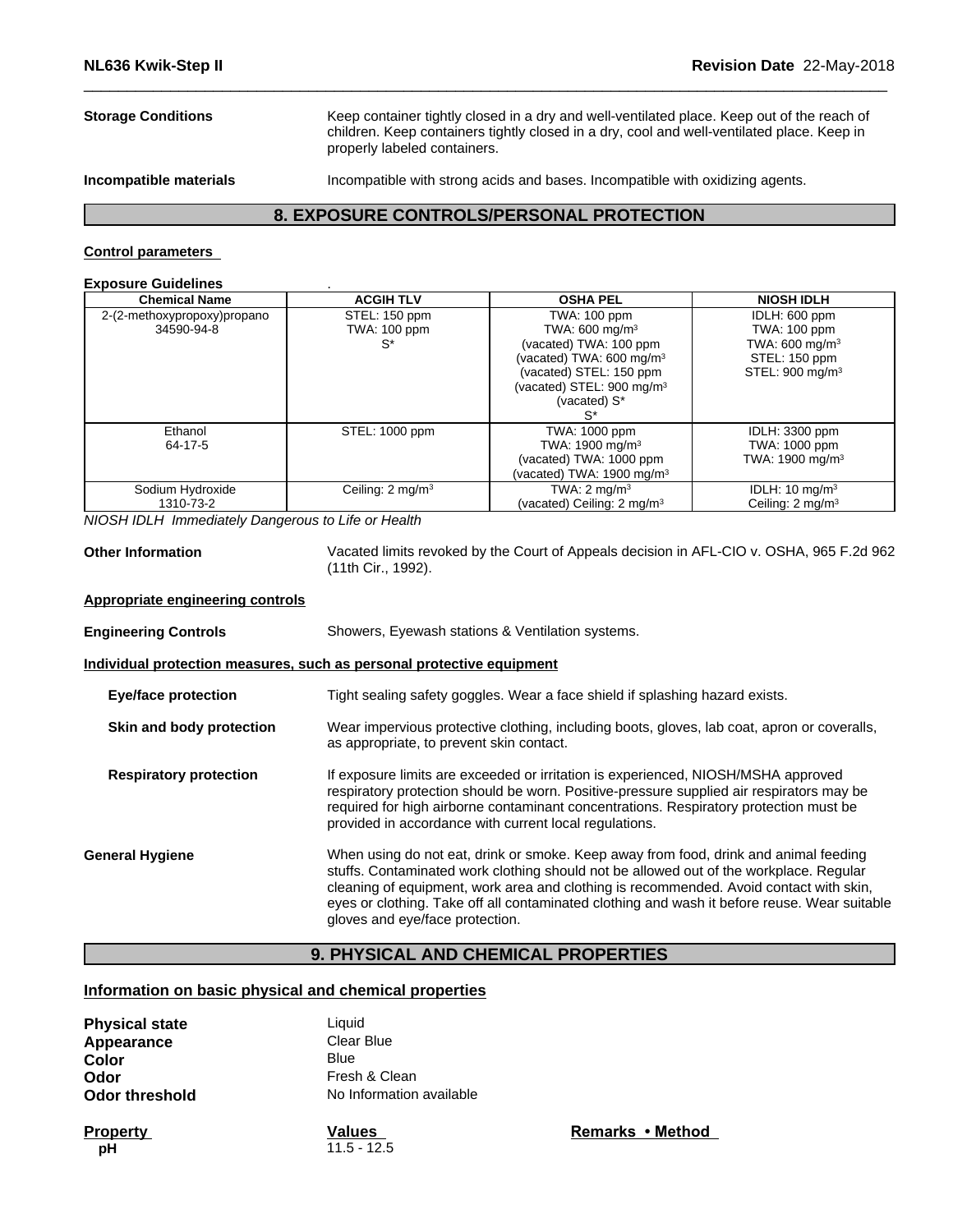| NL636 Kwik-Step II                |                          | <b>Revision Date 22-May-2018</b> |
|-----------------------------------|--------------------------|----------------------------------|
| <b>Specific Gravity</b>           | 1.008                    |                                  |
| <b>Viscosity</b>                  | $< 25$ cP @ 25 °C        |                                  |
| Melting point/freezing point      | No Information available |                                  |
| <b>Flash point</b>                | None                     |                                  |
| Boiling point / boiling range     | 100 °C / 212 ° F Degrees |                                  |
| <b>Evaporation rate</b>           | No Information available |                                  |
| Flammability (solid, gas)         | No data available        |                                  |
| <b>Flammability Limits in Air</b> |                          |                                  |
| <b>Upper flammability limit:</b>  | No Information available |                                  |
| Lower flammability limit:         | No Information available |                                  |
| Vapor pressure                    | No Information available |                                  |
| Vapor density                     | No Information available |                                  |
| <b>Water solubility</b>           | Complete                 |                                  |
|                                   |                          |                                  |

### **Other Information**

| <b>Density Lbs/Gal</b> | 8.40 |
|------------------------|------|
| <b>VOC Content (%)</b> | 2.09 |

**Partition coefficient** No Information available **Autoignition temperature** No Information available **Decomposition temperature** No Information available

### **10. STABILITY AND REACTIVITY**

## **Reactivity**

No data available

### **Chemical stability**

Stable under recommended storage conditions.

### **Possibility of Hazardous Reactions**

None under normal processing.

#### **Conditions to avoid**

Exposure to air or moisture over prolonged periods.

### **Incompatible materials**

Incompatible with strong acids and bases. Incompatible with oxidizing agents.

### **Hazardous Decomposition Products**

Thermal decomposition can lead to release of irritating and toxic gases and vapors.

### **11. TOXICOLOGICAL INFORMATION**

### **Information on likely routes of exposure**

#### **Product Information**

| <b>Inhalation</b>   | Avoid breathing vapors or mists. Inhalation of vapors in high concentration may cause<br>irritation of respiratory system.                    |
|---------------------|-----------------------------------------------------------------------------------------------------------------------------------------------|
| Eye contact         | Avoid contact with eyes. Corrosive. Causes severe eye damage.                                                                                 |
| <b>Skin Contact</b> | Avoid contact with skin. Corrosive. Contact with skin may cause severe irritation and burns.                                                  |
| Ingestion           | Do not taste or swallow. Ingestion causes acute irritation and burns to the mucous<br>membranes of the mouth, trachea, esophagus and stomach. |

| <b>Chemical Name</b>        | Oral LD50                      | Dermal LD50                        | <b>Inhalation LC50</b> |
|-----------------------------|--------------------------------|------------------------------------|------------------------|
| 2-(2-methoxypropoxy)propano | $= 5400 \mu L/kg$ (Rat)        | $= 9500$ mg/kg (Rabbit) = 10 mL/kg |                        |
| 34590-94-8                  |                                | Rabbit)                            |                        |
| <b>Tetrasodium EDTA</b>     | $= 1658$ mg/kg (Rat) = 10 g/kg |                                    |                        |
| $164-02-8$                  | Rat \                          |                                    |                        |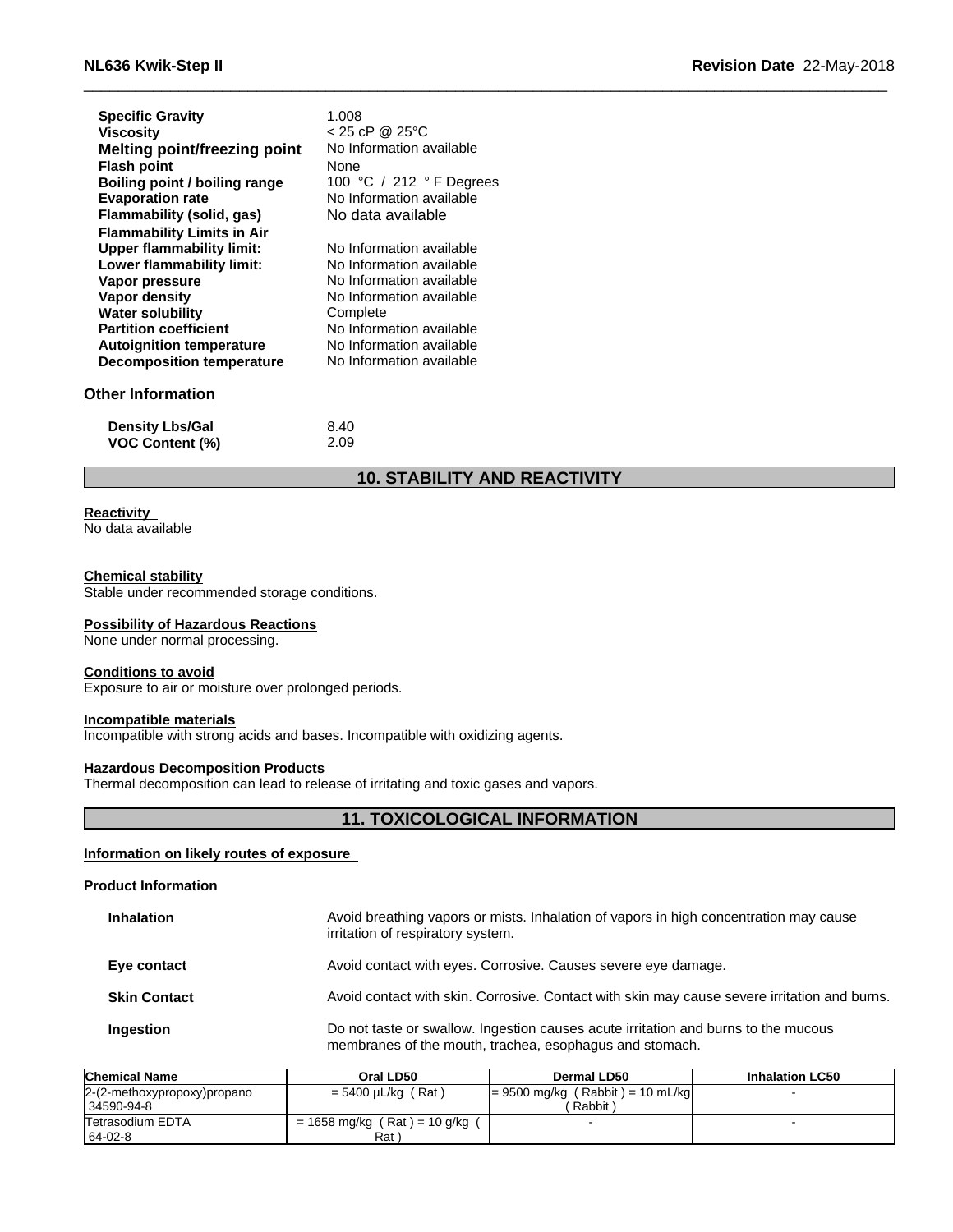### **Information on toxicological effects**

| <b>Symptoms</b>                                                                           | No Information available.                                                                                                                                                                                                                                                                                                                                                                                                                                                                                                                                                                                         |
|-------------------------------------------------------------------------------------------|-------------------------------------------------------------------------------------------------------------------------------------------------------------------------------------------------------------------------------------------------------------------------------------------------------------------------------------------------------------------------------------------------------------------------------------------------------------------------------------------------------------------------------------------------------------------------------------------------------------------|
|                                                                                           | Delayed and immediate effects as well as chronic effects from short and long-term exposure                                                                                                                                                                                                                                                                                                                                                                                                                                                                                                                        |
| <b>Corrosivity</b>                                                                        | Causes burns. Extremely corrosive and destructive to tissue. Risk of serious damage to<br>eyes.                                                                                                                                                                                                                                                                                                                                                                                                                                                                                                                   |
| <b>Sensitization</b>                                                                      | No Information available.                                                                                                                                                                                                                                                                                                                                                                                                                                                                                                                                                                                         |
| Germ cell mutagenicity                                                                    | No Information available.                                                                                                                                                                                                                                                                                                                                                                                                                                                                                                                                                                                         |
| Carcinogenicity                                                                           | Ethanol has been shown to be carcinogenic in long-term studies only when consumed as<br>alcoholic beverage.                                                                                                                                                                                                                                                                                                                                                                                                                                                                                                       |
| <b>Reproductive toxicity</b>                                                              | No Information available.                                                                                                                                                                                                                                                                                                                                                                                                                                                                                                                                                                                         |
| <b>STOT - single exposure</b>                                                             | No Information available.                                                                                                                                                                                                                                                                                                                                                                                                                                                                                                                                                                                         |
| <b>STOT - repeated exposure</b><br><b>Chronic toxicity</b><br><b>Target organ effects</b> | No Information available.<br>Chronic exposure to corrosive fumes/gases may cause erosion of the teeth followed by jaw<br>necrosis. Bronchial irritation with chronic cough and frequent attacks of pneumonia are<br>common. Gastrointestinal disturbances may also be seen. Ethanol has been shown to be<br>a reproductive toxin only when consumed as an alcoholic beverage. Ethanol has been<br>shown to be carcinogenic in long-term studies only when consumed as alcoholic beverage.<br>Avoid repeated exposure. Possible risk of irreversible effects.<br>Central nervous system, EYES, Respiratory system. |
| <b>Aspiration hazard</b>                                                                  | No Information available.                                                                                                                                                                                                                                                                                                                                                                                                                                                                                                                                                                                         |
| <b>Numerical measures of toxicity - Product Information</b>                               |                                                                                                                                                                                                                                                                                                                                                                                                                                                                                                                                                                                                                   |
| <b>Unknown Acute Toxicity</b>                                                             | 0% of the mixture consists of ingredient(s) of unknown toxicity                                                                                                                                                                                                                                                                                                                                                                                                                                                                                                                                                   |
| ATEmix (oral)                                                                             | The following values are calculated based on chapter 3.1 of the GHS document.<br>30,167.00                                                                                                                                                                                                                                                                                                                                                                                                                                                                                                                        |

### **12. ECOLOGICAL INFORMATION**

### **Ecotoxicity**

0.36% of the mixture consists of components(s) of unknown hazards to the aquatic environment

| <b>Chemical Name</b>          | Algae/aquatic plants                | Fish                                  | Crustacea                        |
|-------------------------------|-------------------------------------|---------------------------------------|----------------------------------|
| 2-(2-methoxypropoxy)propano   |                                     | 10000: 96 h Pimephales promelas       | 1919: 48 h Daphnia magna mg/L    |
| 34590-94-8                    |                                     | mg/L LC50 static                      | <b>LC50</b>                      |
| <b>Tetrasodium EDTA</b>       | 1.01: 72 h Desmodesmus              | 59.8: 96 h Pimephales promelas        | 610: 24 h Daphnia magna mg/L     |
| $64-02-8$                     | subspicatus mg/L EC50               | mg/L LC50 static 41: 96 h Lepomis     | <b>EC50</b>                      |
|                               |                                     | macrochirus mg/L LC50 static          |                                  |
| Quaternary Ammonium Compounds |                                     | 0.223 - 0.46: 96 h Lepomis            |                                  |
| Benzyl-C12-C16-alkyldimethyl, |                                     | macrochirus mg/L LC50 static 1.3:     |                                  |
| Chlorides                     |                                     | 96 h Poecilia reticulata mg/L LC50    |                                  |
| 68424-85-1                    |                                     | semi-static 2.4: 96 h Oryzias latipes |                                  |
|                               |                                     | mg/L LC50 semi-static 0.823 - 1.61:   |                                  |
|                               |                                     | 96 h Oncorhynchus mykiss mg/L         |                                  |
|                               |                                     | LC50 static                           |                                  |
| Ethanol                       |                                     | 12.0 - 16.0: 96 h Oncorhynchus        | 9268 - 14221: 48 h Daphnia magna |
| 64-17-5                       |                                     | mykiss mL/L LC50 static 100: 96 h     | mg/L LC50 10800: 24 h Daphnia    |
|                               |                                     | Pimephales promelas mg/L LC50         | magna mg/L EC50 2: 48 h Daphnia  |
|                               |                                     | static 13400 - 15100: 96 h            | magna mg/L EC50 Static           |
|                               |                                     | Pimephales promelas mg/L LC50         |                                  |
|                               |                                     | flow-through                          |                                  |
| Sodium Metasilicate           |                                     | 210: 96 h Brachydanio rerio mg/L      | 216: 96 h Daphnia magna mg/L     |
| 6834-92-0                     |                                     | LC50 semi-static 210: 96 h            | EC <sub>50</sub>                 |
|                               |                                     | Brachydanio rerio mg/L LC50           |                                  |
| Sodium Hydroxide              |                                     | 45.4: 96 h Oncorhynchus mykiss        |                                  |
| 1310-73-2                     |                                     | mg/L LC50 static                      |                                  |
| Trisodium nitrilotriacetate   | 560 - 1000: 96 h Chlorella vulgaris | 93 - 170: 96 h Pimephales promelas    | 560 - 1000: 48 h Daphnia magna   |
| 5064-31-3                     | mg/L EC50                           | mg/L LC50 flow-through 252: 96 h      | mg/L LC50                        |
|                               |                                     | Lepomis macrochirus mg/L LC50         |                                  |
|                               |                                     | 560 - 1000: 96 h Oryzias latipes      |                                  |
|                               |                                     | mg/L LC50 semi-static 72 - 133: 96    |                                  |
|                               |                                     | h Oncorhynchus mykiss mg/L LC50       |                                  |
|                               |                                     | static 560 - 1000: 96 h Poecilia      |                                  |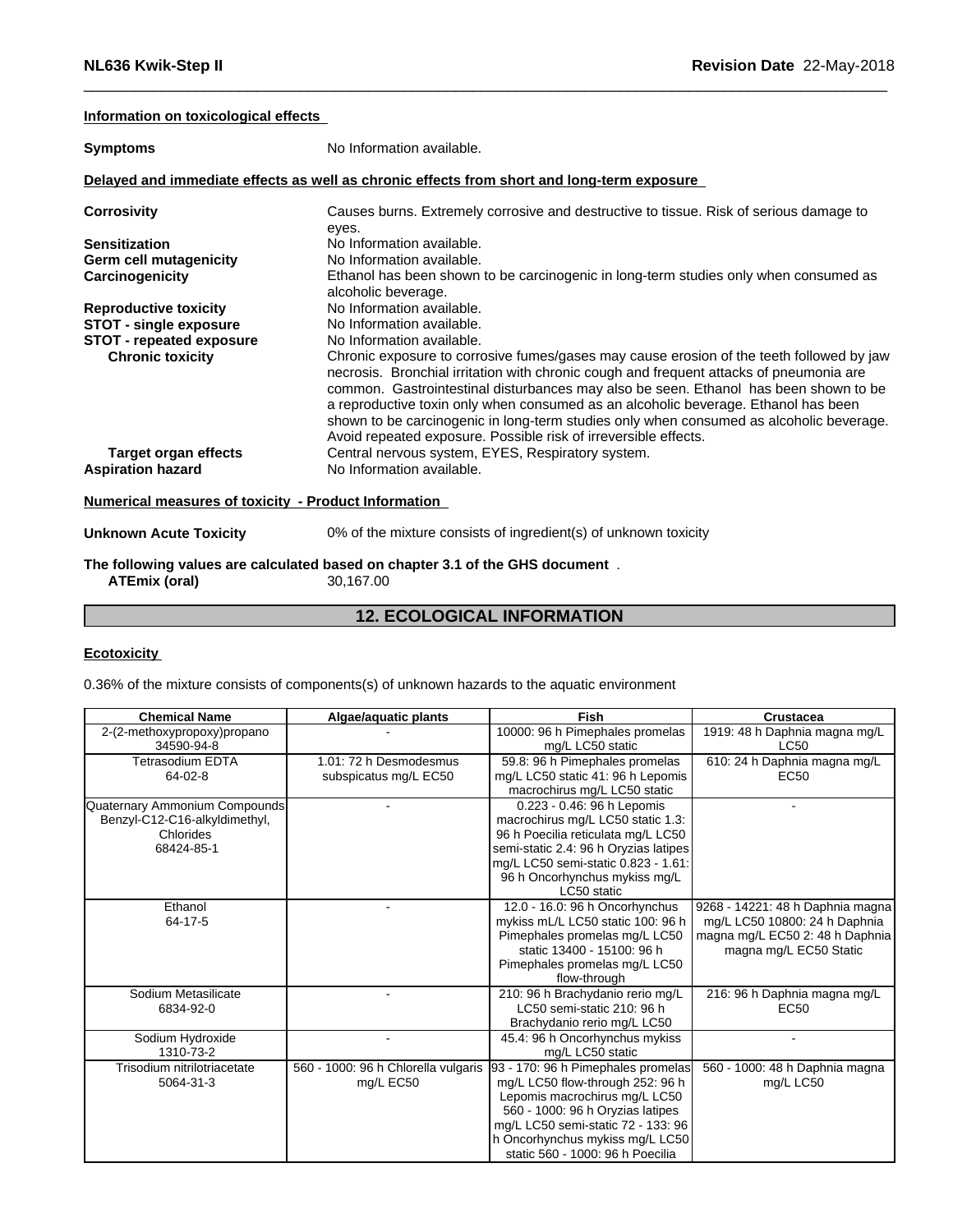| reticulata mg/L LC50 560 - 1000: 96 |
|-------------------------------------|
| h Poecilia reticulata mg/L LC50     |
| semi-static 470: 96 h Pimephales    |
| promelas mg/L LC50 static 175 -     |
| 225: 96 h Lepomis macrochirus       |
| mg/L LC50 static 560 - 1000: 96 h   |
| Oryzias latipes mg/L LC50 114: 96   |
| h Pimephales promelas mg/L LC50     |

### **Persistence and degradability**

No Information available.

### **Bioaccumulation**

Bioaccumulative potential.

| <b>Chemical Name</b>        | <b>Partition coefficient</b> |
|-----------------------------|------------------------------|
| 2-(2-methoxypropoxy)propano | 0.064                        |
| 34590-94-8                  |                              |

**Other adverse effects** No Information available

### **13. DISPOSAL CONSIDERATIONS**

### **Waste treatment methods**

**Disposal of wastes** Disposal should be in accordance with applicable regional, national and local laws and regulations.

**Contaminated packaging Do not reuse container.** 

This product contains one or more substances that are listed with the State of California as a hazardous waste.

### **14. TRANSPORT INFORMATION**

The basic description below is specific to the container size. This information is provided for at a glance DOT information. Please refer to the container and/or shipping papers for the appropriate shipping description before tendering this material for shipment. For additional information, please contact the distributor listed in section 1 of this SDS.

**DOT** Not regulated

**TDG** Not regulated

### **15. REGULATORY INFORMATION**

| <b>International Inventories</b> |          |  |
|----------------------------------|----------|--|
| TSCA                             | Complies |  |
| <b>DSL/NDSL</b>                  | Complies |  |
|                                  |          |  |

### **Legend:**

 **TSCA** - United States Toxic Substances Control Act Section 8(b) Inventory  **DSL/NDSL** - Canadian Domestic Substances List/Non-Domestic Substances List

### **US Federal Regulations**

### **SARA 313**

Section 313 of Title III of the Superfund Amendments and Reauthorization Act of 1986 (SARA). This product contains a chemical or chemicals which are subject to the reporting requirements of the Act and Title 40 of the Code of Federal Regulations, Part 372

| <b>Chemical Name</b>                        | <b>SARA 313 - Threshold Values %</b> |  |
|---------------------------------------------|--------------------------------------|--|
| $2-(2$ -methoxypropoxy)propano - 34590-94-8 | 7.U                                  |  |
| <b>SARA 311/312 Hazard Categories</b>       |                                      |  |
| Acute health hazard                         | Yes                                  |  |
| <b>Chronic Health Hazard</b>                | Yes                                  |  |